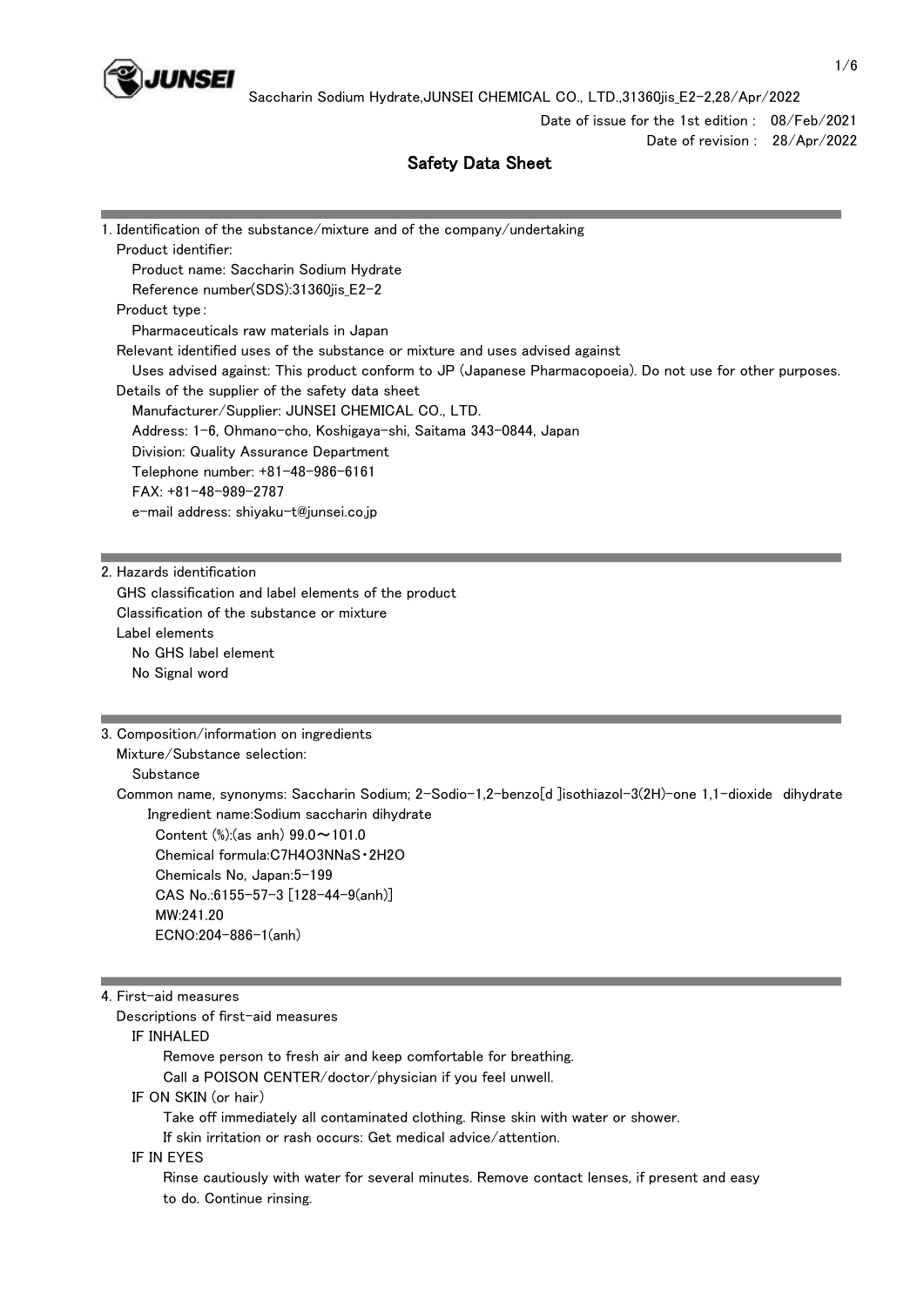

If eye irritation persists: Get medical advice/attention.

### IF SWALLOWED

Rinse mouth.

Call a POISON CENTER/doctor/physician if you feel unwell.

| 5. Fire-fighting measures                                                                      |  |
|------------------------------------------------------------------------------------------------|--|
| Extinguishing media                                                                            |  |
| Suitable extinguishing media                                                                   |  |
| Use appropriate extinguishing media suitable for surrounding facilities.                       |  |
| Unsuitable extinguishing media                                                                 |  |
| Unsuitable extinguishing media data is not available.                                          |  |
| Specific hazards arising from the substance or mixture                                         |  |
| Containers may explode when heated.                                                            |  |
| Fire may produce irritating, corrosive and/or toxic gases.                                     |  |
| Advice for firefighters                                                                        |  |
| Specific fire-fighting measures                                                                |  |
| Evacuate non-essential personnel to safe area.                                                 |  |
| Special protective equipment and precautions for fire-fighters                                 |  |
| Wear fire resistant or flame retardant clothing.                                               |  |
| Wear protective gloves/protective clothing/eye protection/face protection.                     |  |
| Firefighters should wear self-contained breathing apparatus with full face peace operated      |  |
| positive pressure mode.                                                                        |  |
|                                                                                                |  |
|                                                                                                |  |
| 6. Accidental release measures                                                                 |  |
| Personnel precautions, protective equipment and emergency procedures                           |  |
| Ventilate area until material pick up is complete.                                             |  |
| Wear proper protective equipment.                                                              |  |
| Environmental precautions                                                                      |  |
| Avoid release to headsprings, rivers, lakes, ocean and groundwater.                            |  |
| Methods and materials for containment and cleaning up                                          |  |
| Sweep up, place in a bag and hold for waste disposal.                                          |  |
| Preventive measures for secondary accident                                                     |  |
| Collect spillage.                                                                              |  |
|                                                                                                |  |
|                                                                                                |  |
| 7. Handling and storage                                                                        |  |
| Precautions for safe handling                                                                  |  |
| Preventive measures                                                                            |  |
| (Exposure Control for handling personnel)                                                      |  |
| Avoid breathing dust/fume/gas/mist/vapors/spray.                                               |  |
| (Protective measures against fire and explosion)                                               |  |
| Keep away from heat, hot surfaces, sparks, open flames and other ignition sources. No smoking. |  |
| (Exhaust/ventilator)                                                                           |  |
| Exhaust/ventilator should be available.                                                        |  |
| (Safety treatments)                                                                            |  |
| Avoid contact with skin.                                                                       |  |
| Avoid contact with eyes.                                                                       |  |
| <b>Safety Measures</b>                                                                         |  |

Wear protective gloves/protective clothing/eye protection/face protection.

Use personal protective equipment as required.

When using do not eat, drink or smoke.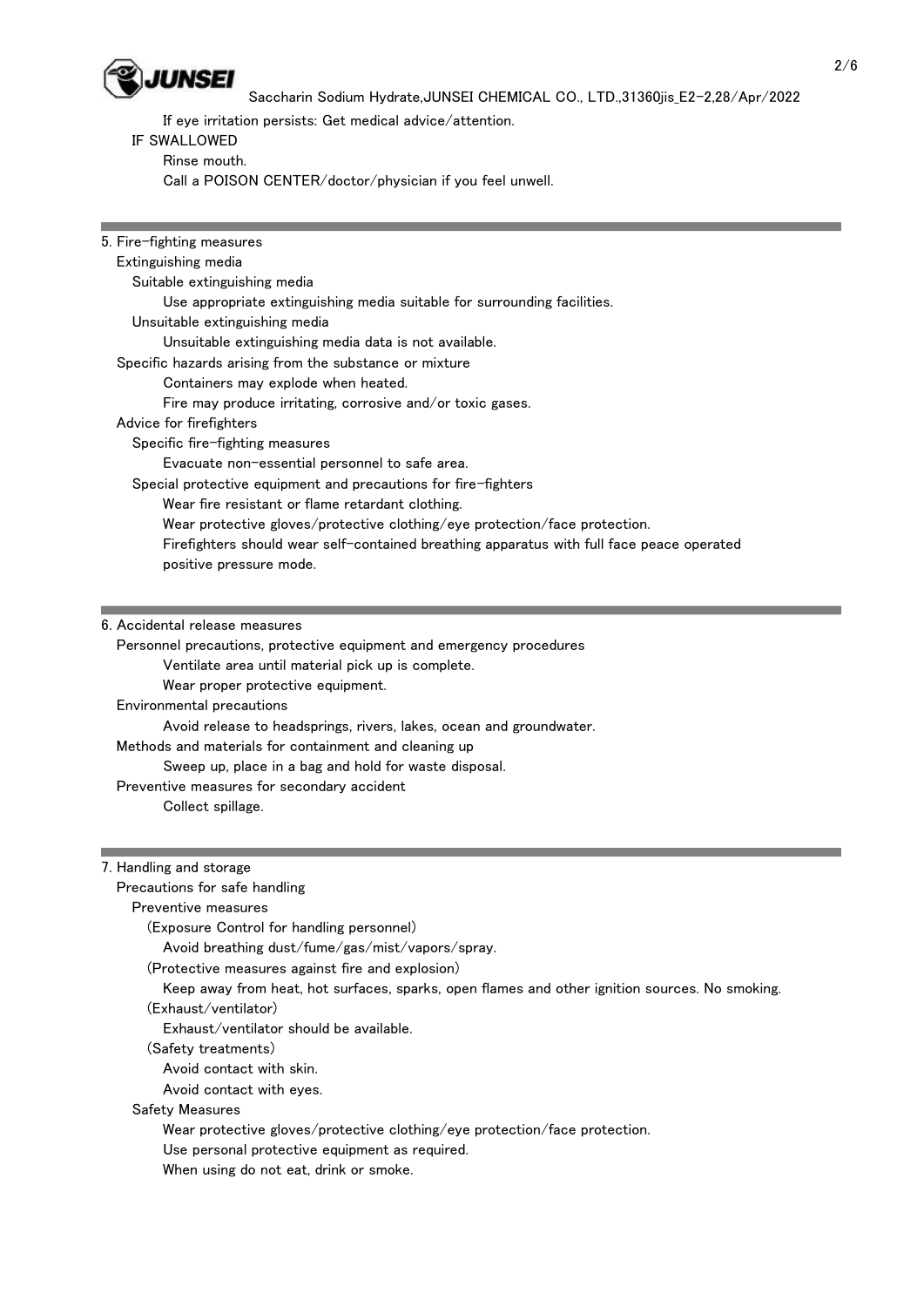

Any incompatibilities

Strong oxidizing agents should not be mixed with the chemicals.

Storage

Conditions for safe storage

Store in a well-ventilated place. Keep container tightly closed.

Keep cool. Protect from sunlight.

Store in accordance with local/national regulation.

Container and packaging materials for safe handling data is not available.

### Specific end use(s)

 See information in Section 7.1 and 7.2 for handling and storage recommendations. See Section 8 for exposure controls and personal protection recommendations.

## 8. Exposure controls/personal protection

#### Control parameters

Control value in MHLW is not available.

Adopted value

Adopted value in JSOH is not available.

Adopted value in ACGIH is not available.

#### Exposure controls

Appropriate engineering controls

Do not use in areas without adequate ventilation.

Eye wash station should be available.

Washing facilities should be available.

Individual protection measures

Respiratory protection

Wear respiratory protection.

Wear positive pressure self-contained breathing apparatus (SCBA).

#### Hand protection

Wear protective gloves.

Consult with your glove and/or personnel equipment manufacturer for selection of

appropriate compatible materials.

#### Eye protection

Wear safety glasses with side-shields.

Wear eye/face protection.

Skin and body protection

Wear impervious clothing and boots in case of repeated or prolonged treatment.

#### 9. Physical and Chemical Properties

 Information on basic physical and chemical properties Physical state: Crystals or crystalline powder

- Color: Colorless~White
- Odor: None
- Odor threshold data is not available.

Melting point/Freezing point data is not available.

Boiling point or initial boiling point data is not available.

Boiling range data is not available.

Flammability (gases, liquids and solids) data is not available.

Lower and upper explosion limit/flammability limit data is not available.

Flash point data is not available.

Auto-ignition temperature data is not available.

Decomposition temperature data is not available.

Self-Accelerating Decomposition Temperature/SADT data is not available.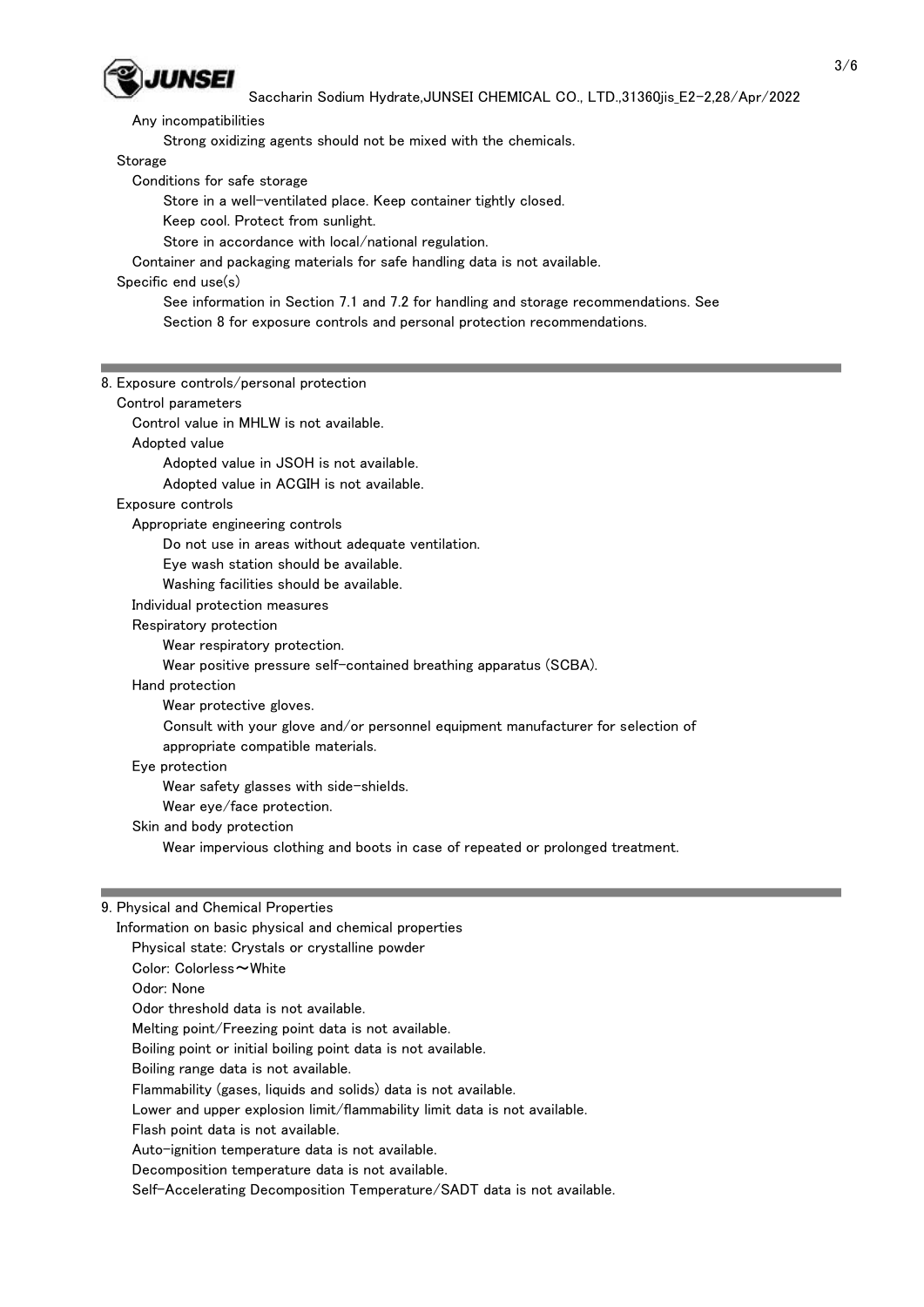

pH data is not available.

Dynamic viscosity data is not available.

Kinematic viscosity data is not available.

Solubility:

Solubility in water: Freely soluble (Sparingly soluble in acetic acid (100).)

Solubility in solvent: Freely soluble in methanol; sparingly soluble in ethanol (95).

n-Octanol/water partition coefficient data is not available.

Vapor pressure data is not available.

Vapor density data is not available.

VOC data is not available.

Evaporation rate data is not available.

Density and/or relative density data is not available.

Relative vapor density (Air=1) data is not available.

Relative density of the Vapor/air - mixture at  $20^{\circ}C$  (Air = 1) data is not available.

Critical temperature data is not available.

Particle characteristics data is not available.

10. Stability and Reactivity

**Reactivity** 

Runaway polymerization will not occur.

Chemical stability

Stable under normal storage/handling conditions.

This product effloresces slowly and loses about half the amount of water of crystallization

in air.

Possibility of hazardous reactions

Possibility of hazardous reactions data is not available.

Conditions to avoid

Contact with incompatible materials.

Open flames. Heat.

Air. Sun light

Incompatible materials

Strong oxidizing agents

Hazardous decomposition products

Carbon oxides, Sulfur oxides, Nitrogen oxides, Sodium oxides

Information on toxicological effects

Acute toxicity data is not available.

Irritant properties

Skin corrosion/irritation data is not available.

Serious eye damage/irritation data is not available.

Allergenic and sensitizing effects data is not available.

Mutagenic effects data is not available.

**Carcinogenicity** 

[IARC]

 Group 3 : Not classifiable as to its carcinogenicity to humans Reproductive toxicity data is not available.

STOT

STOT-single exposure data is not available.

STOT-repeated exposure data is not available.

Aspiration hazard data is not available.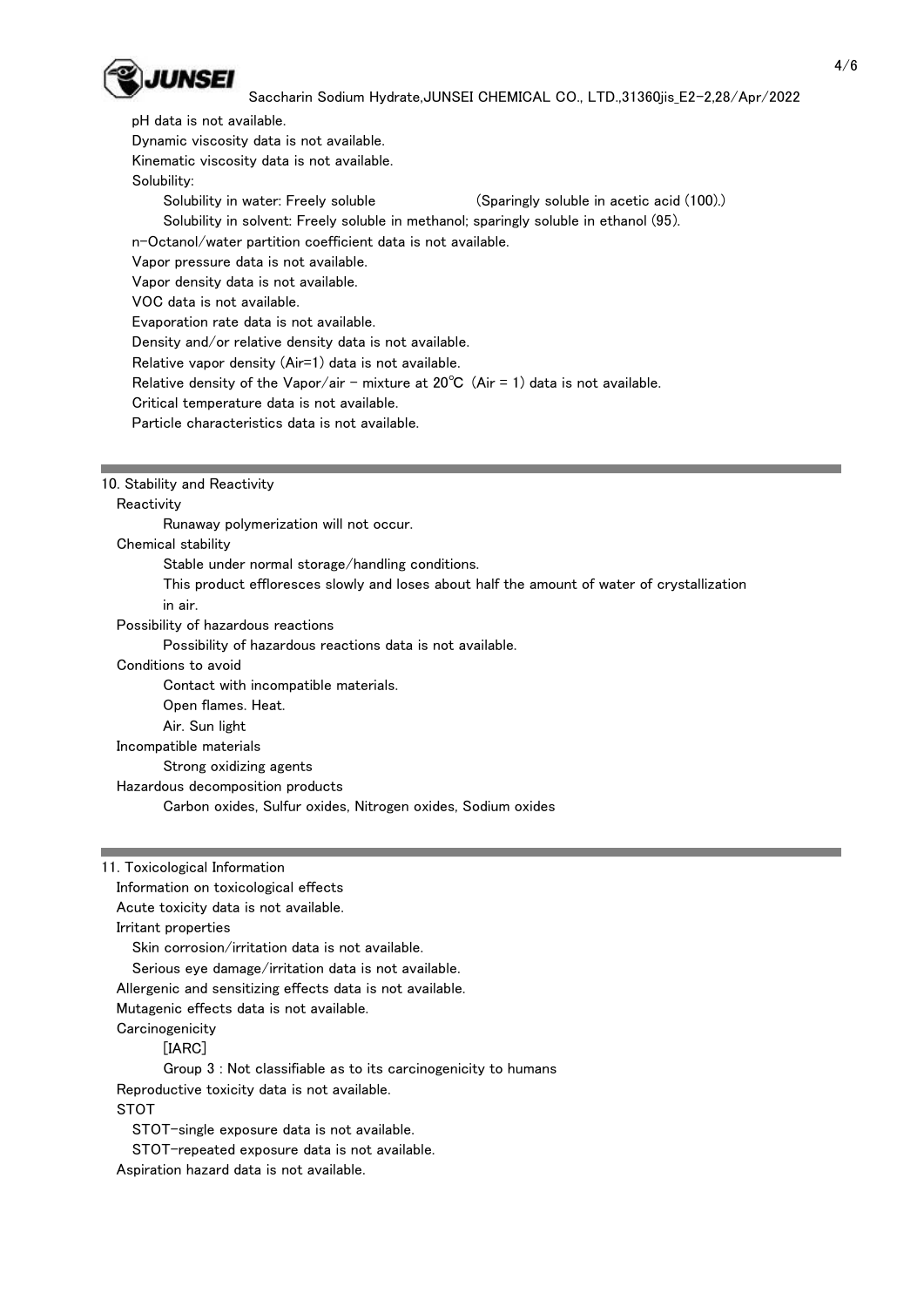

| 12. Ecological Information                                                                     |
|------------------------------------------------------------------------------------------------|
| Ecotoxicity                                                                                    |
| Ecotoxicity data is not available.                                                             |
| Persistence and degradability                                                                  |
| Persistence and degradability data is not available.                                           |
| Bioaccumulative potential                                                                      |
| Bioaccumulative potential data is not available.                                               |
| Mobility in soil                                                                               |
| Mobility in soil data is not available.                                                        |
| Other adverse effects                                                                          |
| Ozone depleting chemical data is not available.                                                |
|                                                                                                |
|                                                                                                |
| 13. Disposal considerations                                                                    |
| Description of waste residues and information on their safe handling and methods of disposal,  |
| including the disposal of any contaminated packaging                                           |
| Waste treatment methods                                                                        |
| Dispose of contents/container in accordance with local/national regulation.                    |
|                                                                                                |
|                                                                                                |
| 14. Transport Information                                                                      |
| UN No., UN CLASS                                                                               |
| UN No. or ID No.: Not applicable                                                               |
| UN Proper Shipping Name: Not applicable                                                        |
| Class or division (Transport hazard class): Not applicable                                     |
| Packing group : Not applicable                                                                 |
| Not applicable to IMDG Code                                                                    |
| Not applicable to IATA Dangerous Goods Regulations                                             |
| Environmental hazards                                                                          |
| MARPOL Annex III - Prevention of pollution by harmful substances                               |
| Marine pollutants (yes/no) : no                                                                |
| Maritime transport in bulk according to IMO instruments                                        |
| Not applicable to Maritime transport in bulk according to IMO instruments                      |
|                                                                                                |
|                                                                                                |
| 15. Regulatory Information                                                                     |
| Safety, health and environmental regulations/legislation specific for the substance or mixture |
| Chemicals listed in TSCA Inventory                                                             |
| Sodium saccharin(anh)                                                                          |
| Other regulatory information                                                                   |
| We are not able to check up the regulatory information with regard to the substances in        |
| your country or region, therefore, we request this matter would be filled by your              |
| responsibility.                                                                                |
| Regulatory information with regard to this substance in your country or in your region         |
| should be examined by your own responsibility.                                                 |
| Ensure this material in compliance with federal requirements and ensure conformity to local    |
| regulations.                                                                                   |
| Regulatory information in this section are limited to intentional ingredient(s), but does      |
| not contain information on non-intentional ingredients or impurities which are not informed    |
| by supplier(s).                                                                                |

Chemical safety assessment

Advice on safe handling for this product can be found in sections 7 and 8 of this SDS.